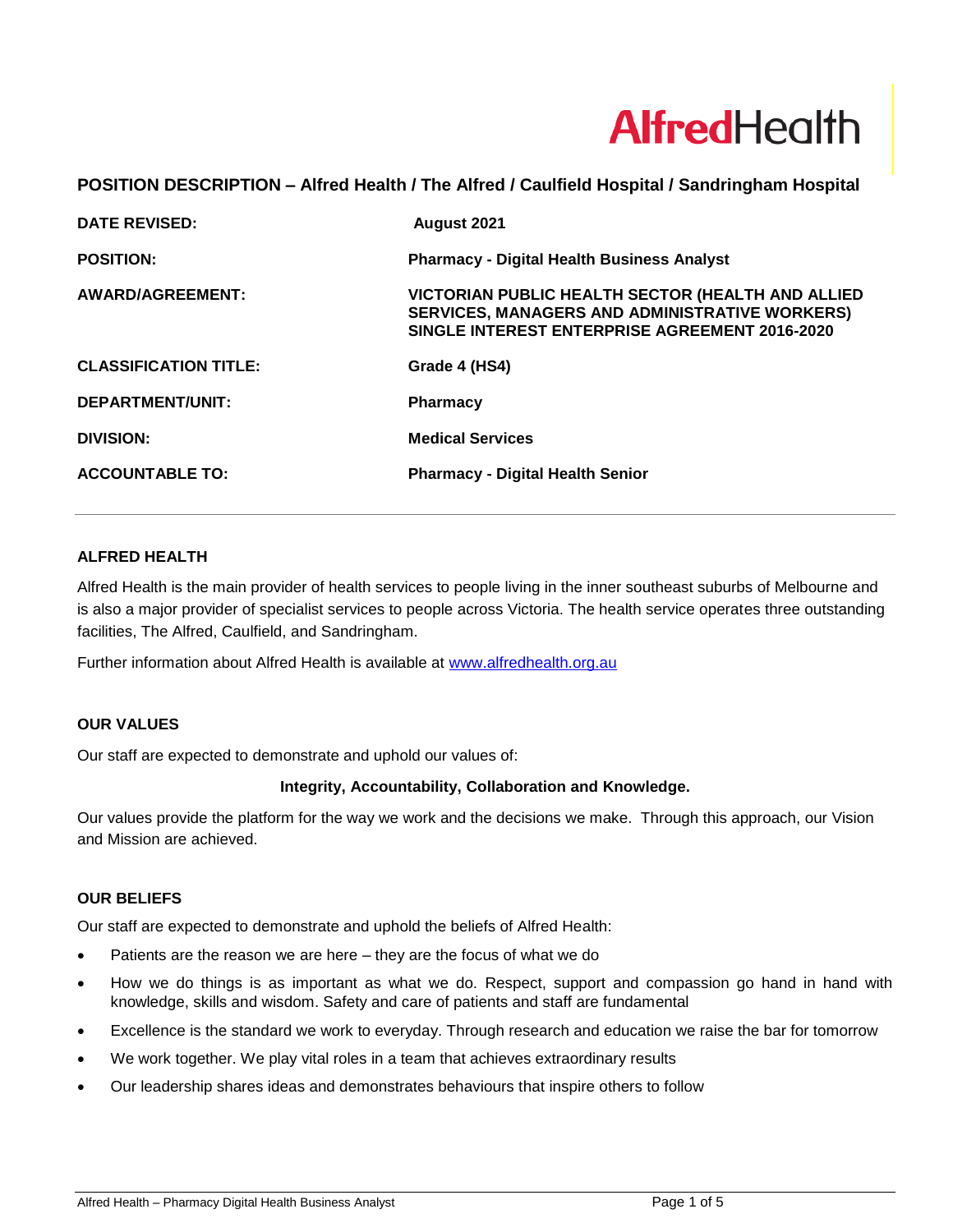#### **DEPARTMENT**

The Pharmacy services are well recognised nationally and internationally for high quality, innovative, patient-focused services, education and training programmes as well as significant research output.

The Pharmacy services operate over 4 sites (including providing services to the statewide Melbourne Sexual Health Centre) within Alfred Health, and involves in-training interns, undergraduate and overseas research students. Pharmacists are essential members of all clinical teams and have a critical role in patient management. Their understanding of Pharmaceutics, Pharmacology and Medicine Management ensures Alfred Health patients receive the best pharmacy care possible. The service has 3 key priorities:

- **Medication Safety**
- Cost effective use of medicines
- Delivery of specialist pharmacy expertise at critical points in the patient care pathway

Clinical pharmacy services are aligned with the Alfred Health clinical program structure. Clinical pharmacists are attached to medical units and work alongside medical, nursing and allied health teams to achieve the best medication outcomes for patients. Each team of clinical pharmacists is supported by a Senior Clinical Pharmacist team leader who has expertise in the speciality. This unit and team based structure underpins the excellence in patient care of our clinical pharmacy services.

Further information is available at [www.alfredhealth.org.au/Department.aspx?ID=180](http://www.alfredhealth.org.au/Department.aspx?ID=180)

#### **POSITION SUMMARY**

In association with the strategic priorities of the Alfred Health pharmacy department, the post holder will provide support to the Pharmacy Digital Health team to help deliver the Pharmacy Digital Health strategy within Alfred Health pharmacy services. This involves the maintenance and reporting of Pharmacy Digital Health systems across Alfred Health, including the implementation of innovative and modern edge information technology within the department's pharmacy services and medication management processes.

#### **KEY RESPONSIBILITIES**

#### **Main Duties:**

- Support the Pharmacy Digital Health team in the development and maintenance of Pharmacy Digital Health systems which includes (but not limited to) the electronic medication management system (Cerner), pharmacy dispensing systems (iPharmacy), infusion pump software (Alaris Smart Pumps) and automated dispensing cabinets (Omnicell).
- Assist with education of and reporting from Pharmacy Digital Health systems for Pharmacy Executive and Senior Leadership to support business processes/improvements.
- Assist in co-ordinating Information Technology (IT)/Digital Health Services for the pharmacy department including data base management, IT reports, programming, installation and upgrades with the support of the Pharmacy - Digital Health Senior.
- Provide information to other health professionals within limits of job role and refer appropriately to the Pharmacy - Digital Health Senior.
- Where required, provide support to the pharmacy operations team to ensure the ongoing delivery of pharmacy services across the organisation.

#### **DIRECT REPORTS (if applicable):**

• None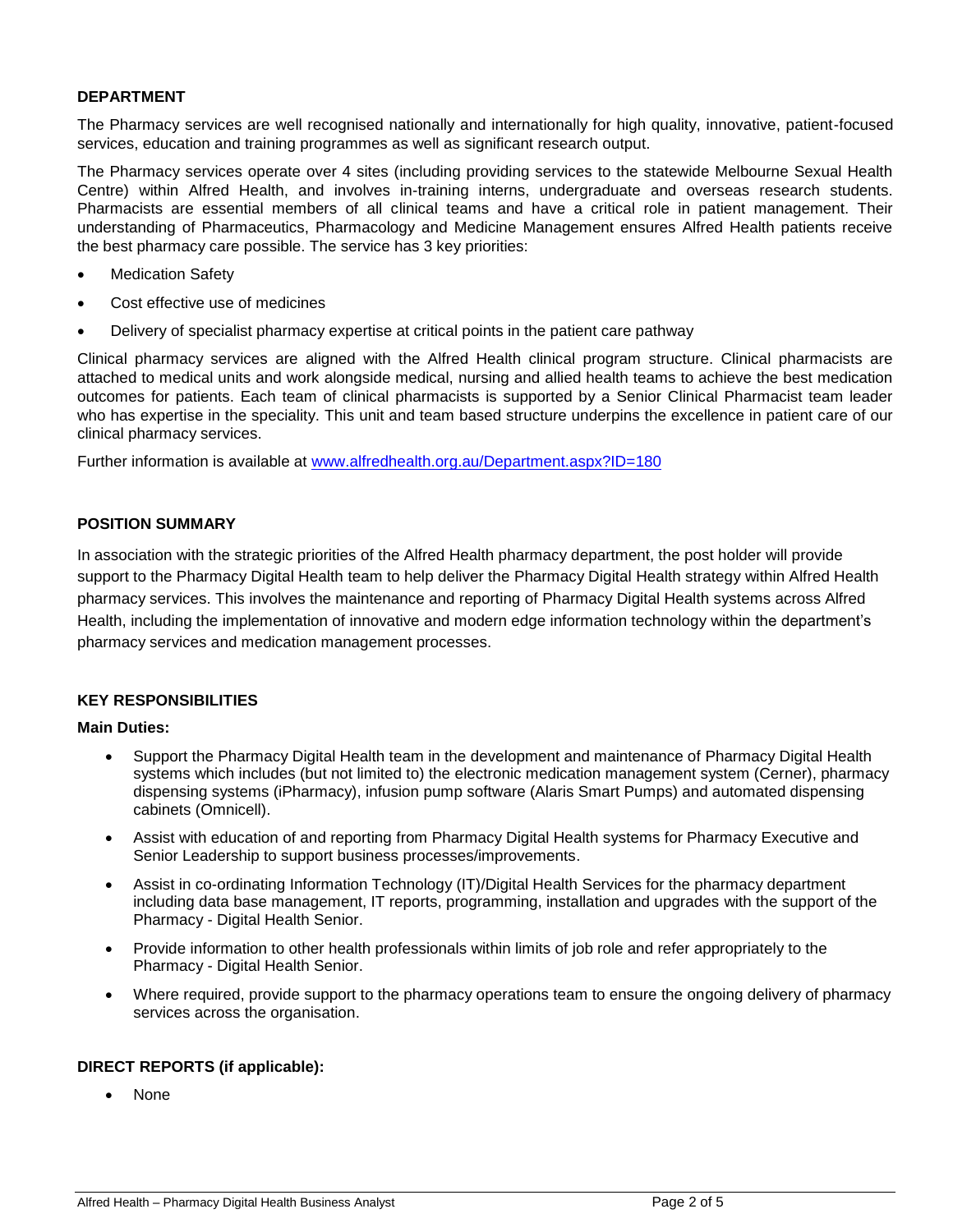# **Safety**

- Raise issues relating to Pharmacy Digital Health system problems to the Pharmacy Digital Health Senior.
- Feedback and report incidents in a constructive manner according to procedure.
- Assist with the identification and implementation of recommendations to improve medication safety at a pharmacy level.

# **Personal and People Development**

- Take part in own annual performance review and development.
- Undertake all required initial and ongoing training and competency assessments within agreed times.
- Assist with the training and orientation of new staff.
- Participate in Pharmacy Digital Health team meetings and clinical learning and development programmes
- Assist with the supervision of student and intern pharmacists.

#### **Reporting and Quality Assurance**

- Generate and analyse reports on medication usage
- Collect data for quality initiatives, audits, research and KPI analysis.
- Ensure records are maintained as per local standard operating procedures.
- Ensure all filing is kept up to date and archived as necessary, following legal requirements for the retention of pharmaceutical and other records.
- Actively contribute to the review and development of procedures and services.
- Present information to colleagues and other health professionals as needed.

#### **Health and Safety**

- Undertake relevant health and safety training and follow relevant guidelines.
- Minimise hazards in the working area and report any identifiable hazards to the Pharmacy Digital Health Senior.

#### **General**

- Assist the Pharmacy Digital Health team with general administrative responsibilities.
- Represent the Pharmacy Department at relevant internal and external meetings as required.
- Attend and actively contribute to pharmacy department meetings and educational forums.
- Ensure that the relevant legislative requirements, hospital guidelines and accreditation and professional standards are followed.
- Participate in late shift, weekend and public holiday roster as rostered.
- This job description is not intended to be a complete list of duties, but to highlight the current main responsibilities of the post. It may be reviewed from time to time in agreement with the post holder and the Pharmacy - Digital Health Senior.
- The job description is intended as a quide to the principal duties and responsibilities of the post and complements individual objectives set in line with the department's annual business objectives.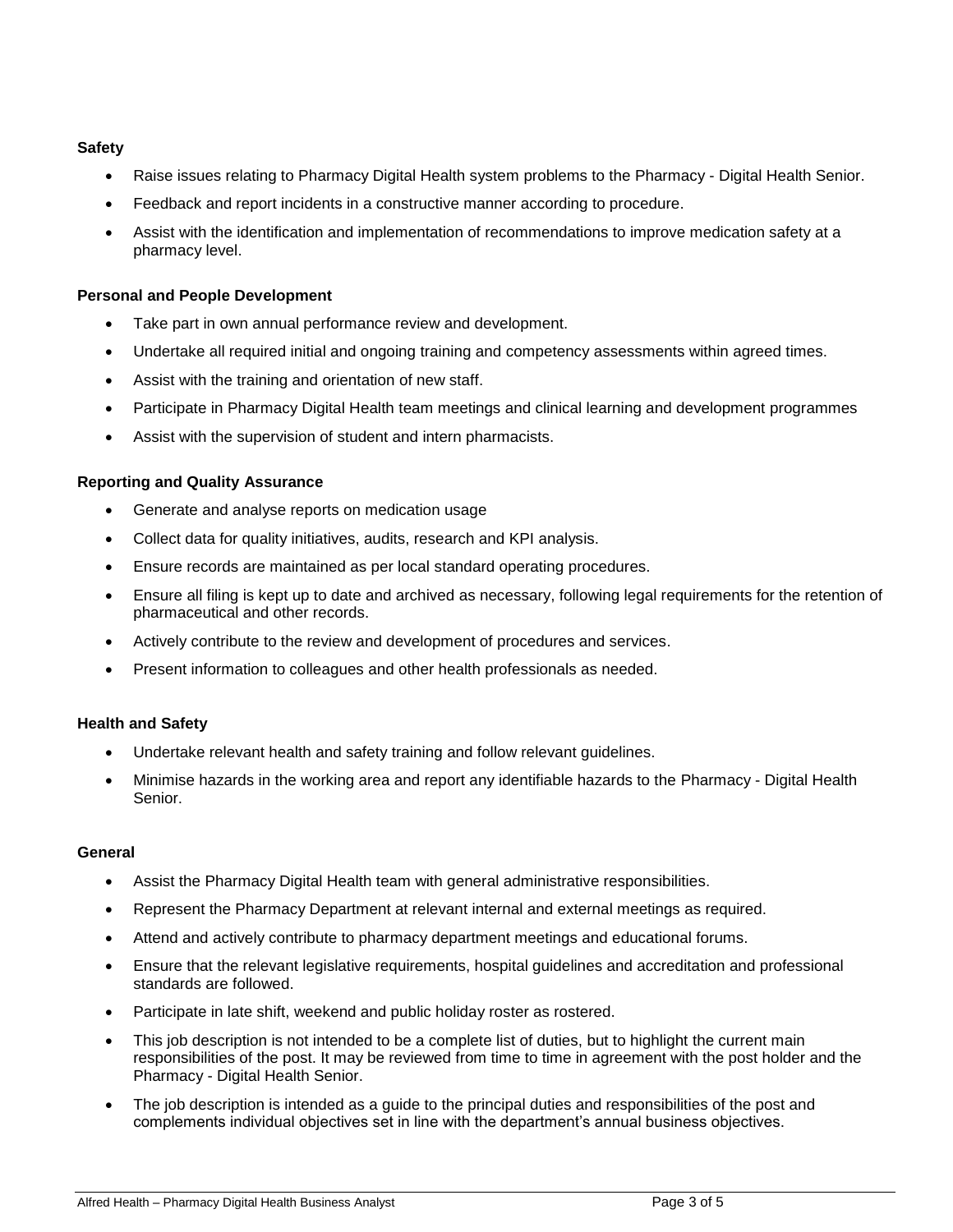• Responsibilities will be reviewed periodically in line with service priorities and duties may change or new duties be introduced after consultation with the post holder.

#### **In this position you must comply with the actions set out in the relevant section(s) of the OHS Roles and Responsibilities Guideline.**

#### **QUALITY, SAFETY, RISK and IMPROVEMENT**

- Maintain an understanding of individual responsibility for patient safety, quality & risk and contribute to organisational quality and safety initiatives
- Follow organisational safety, quality & risk policies and guidelines
- Maintain a safe working environment for yourself, your colleagues and members of the public.
- Escalate concerns regarding safety, quality & risk to appropriate staff member, if unable to rectify yourself.
- Promote and participate in the evaluation and continuous improvement processes.
- Comply with principles of Patient Centred Care.
- Comply with Alfred Health mandatory continuing professional development requirements.
- Comply with requirement of National Safety & Quality Health Service Standards and other relevant regulatory requirements.

# **OTHER REQUIREMENTS FOR ALL ALFRED HEALTH STAFF:**

- Ensure compliance with relevant Alfred Health clinical and administrative policies and guidelines.
- Comply with relevant privacy legislation.
- Protect confidential information from unauthorised disclosure and not use, disclose or copy confidential information except for the purpose of and to the extent necessary to perform your employment duties at Alfred Health.
- Comply with Alfred Health medication management and medication safety policies and guidelines.
- In this position you must comply with the actions set out in the relevant section(s) of the OHS Roles and Responsibilities Guideline.
- Research activities will be undertaken commensurate with the role

#### **KEY CAPABILITIES:**

#### **Capabilities**

Skills:

- Ability to demonstrate decision making skills
- Proficient presentation and publication skills
- Ability to liaise with individuals from other departments including medical, nursing and administrative staff
- Ability to communicate in spoken and written English
- Proficient computer skills in Access database and SQL environment

Core attributes:

- Commitment to service development
- Commitment to patient care
- Customer focused
- Courtesy, reliability and thoroughness